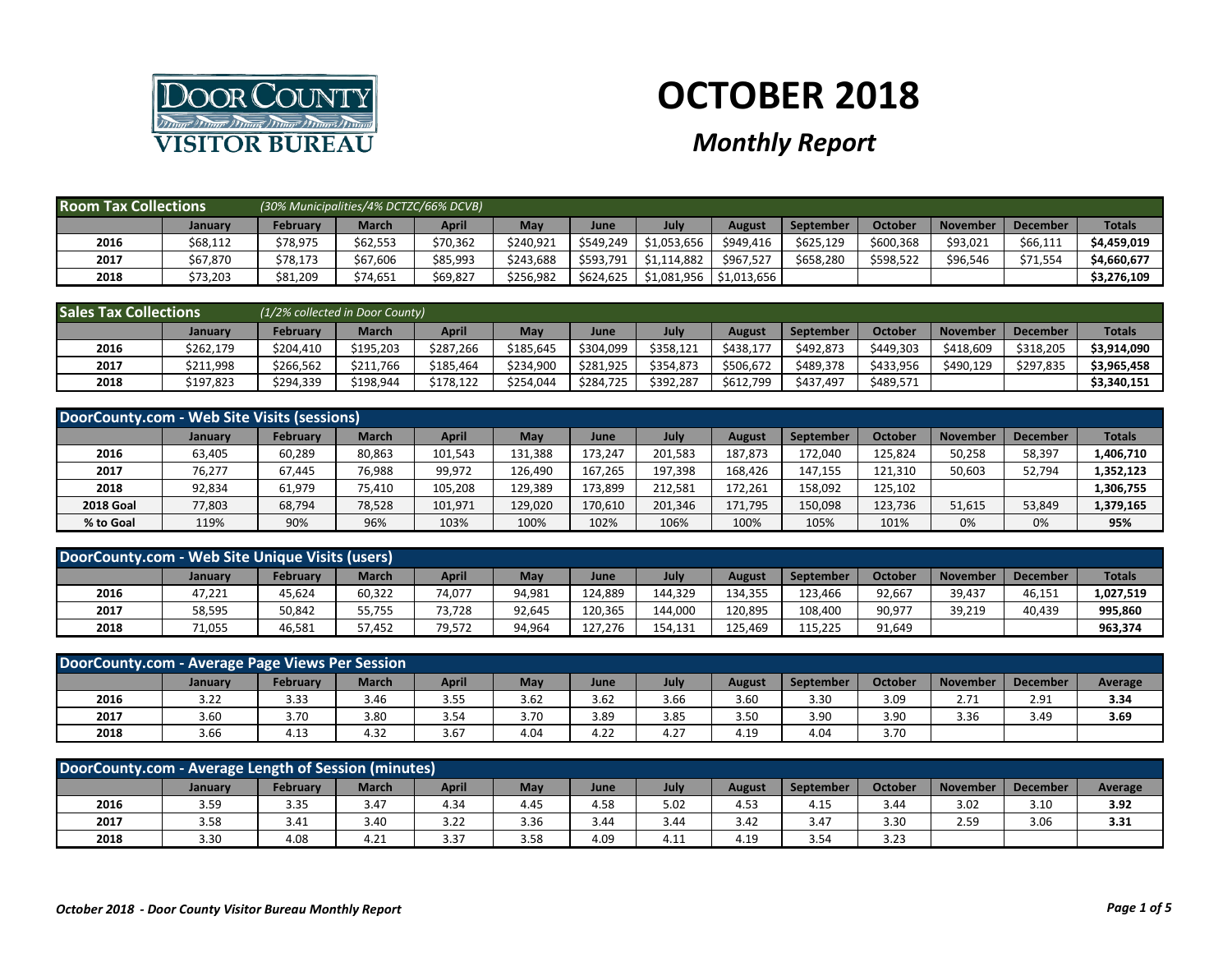| DoorCounty.com - Mobile Web Site Useage |         |          |              |        |        |             |         |         |                  |                |                 |                 |               |
|-----------------------------------------|---------|----------|--------------|--------|--------|-------------|---------|---------|------------------|----------------|-----------------|-----------------|---------------|
|                                         | January | February | <b>March</b> | April  | May    | <b>June</b> | July    | August  | <b>September</b> | <b>October</b> | <b>November</b> | <b>December</b> | <b>Totals</b> |
| 2016                                    | 30,943  | 31,015   | 39,684       | 50,397 | 69,140 | 91,729      | 114.452 | 103.485 | 103,174          | 73,631         | 26,980          | 31,466          | 766,096       |
| 2017                                    | 38,705  | 35,937   | 29,911       | 57,049 | 51.721 | 95,896      | 102,656 | 102,829 | 90,935           | 77,295         | 30,030          | 32,231          | 745,195       |
| 2018                                    | 42.449  | 26.734   | 29,564       | 50,331 | 57.122 | 75,947      | 135.381 | 75,179  | 72,968           | 77,992         |                 |                 | 643,667       |

| DoorCounty.com - Top Ten Most Requested Pages for the Month | <b>OCTOBER 2018</b>                                    |                                                   |
|-------------------------------------------------------------|--------------------------------------------------------|---------------------------------------------------|
| $1)$ /Home                                                  | 5) /stay/hotel-motel-inn                               | 9) /experience/events/page-3                      |
| 2) /autumn                                                  | 6) /newsletter/September-2018/find-fall-colors-in-door | 10)/newsletter/october-2018/5-fall-colors-lookout |
| 3) /experience/events                                       | 7) / experience/events/page-2                          |                                                   |
| 4) /stay                                                    | 8) /stay/log-cabin-log-house                           |                                                   |

| DoorCounty.com - Top Ten Sources for the Month | <b>OCTOBER 2018</b> |                               |
|------------------------------------------------|---------------------|-------------------------------|
| 1) Google/organic                              | 5) Facebook         | 9) Groundtruth/Mobile Banners |
| 2) (direct)                                    | 6) m.facebook.com   | 10) landsend.de               |
| 3) Door County Visitor Bureau                  | 7) yahoo            |                               |
| 4) Bing                                        | 8) Instagram        |                               |

| <b>Social Media: Facebook</b> |                |           |              |              |           |           |           |               |                  |                |                 |                 |                    |
|-------------------------------|----------------|-----------|--------------|--------------|-----------|-----------|-----------|---------------|------------------|----------------|-----------------|-----------------|--------------------|
| <b>Impressions</b>            | <b>January</b> | February  | <b>March</b> | <b>April</b> | May       | June      | July      | <b>August</b> | September        | October        | <b>November</b> | <b>December</b> | <b>Totals</b>      |
| 2016                          | 994,271        | 1,014,098 | 758,324      | 1,194,643    | 1,530,365 | 1,611,401 | 2,131,033 | 2,262,757     | 3,573,818        | 3,378,374      | 1,313,169       | 1,228,910       | 20,991,163         |
| 2017                          | 1,730,644      | 1,649,293 | 1,603,254    | 2,687,615    | 2,259,999 | 1,435,229 | 1,284,035 | 3,663,514     | 2,488,993        | 2,534,517      | 2,129,113       | 3,660,362       | 27,126,568         |
| 2018                          | 3,072,518      | 1,743,557 | 1,360,982    | 3,018,045    | 2,080,138 | 1,732,189 | 2,529,601 | 1,998,469     | 2,725,934        | 1,645,947      |                 |                 | 21,907,380         |
| <b>Post Views</b>             | <b>January</b> | February  | <b>March</b> | <b>April</b> | May       | June      | July      | <b>August</b> | <b>September</b> | <b>October</b> | <b>November</b> | <b>December</b> | <b>Totals</b>      |
| 2016                          | 780,727        | 773,366   | 581,832      | 855,534      | 1,164,837 | 1,281,364 | 1,480,357 | 1,559,301     | 2,824,540        | 2,534,054      | 910,455         | 817,399         | 15,563,766         |
| 2017                          | 1,103,020      | 1,043,540 | 938,185      | 1,891,205    | 1,540,501 | 1,434,702 | 1,368,385 | 1,745,392     | 1,347,353        | 1,574,426      | 1,312,850       | 1,860,703       | 17,160,262         |
| 2018                          | 1,837,851      | 957,819   | 716,837      | 2,280,877    | 1,633,103 | 1,104,744 | 1,832,373 | 1,385,978     | 2,114,037        | 1,304,627      |                 |                 | 15,168,246         |
| <b>Page Views</b>             | January        | February  | <b>March</b> | <b>April</b> | May       | June      | July      | <b>August</b> | September        | <b>October</b> | <b>November</b> | <b>December</b> | <b>Totals</b>      |
| 2016                          | 112.475        | 103.983   | 87,177       | 153,588      | 172.031   | 113.158   | 233.864   | 369.832       | 311,572          | 335.892        | 272.806         | 317,219         | 2,583,597          |
| 2017                          | 381.660        | 362.131   | 333.465      | 348.118      | 312.141   | 231,287   | 460,568   | 539.086       | 409,225          | 479.657        | 393,911         | 670.987         | 4,922,236          |
| 2018                          | 546,738        | 532,621   | 619,271      | 449,081      | 326,313   | 491,332   | 503,626   | 659,181       | 479,544          | 323,546        |                 |                 | 4,931,253          |
| <b>Engagement</b>             | <b>January</b> | February  | <b>March</b> | <b>April</b> | May       | June      | July      | <b>August</b> | September        | <b>October</b> | <b>November</b> | <b>December</b> | <b>Totals</b>      |
| 2016                          | 28,766         | 20,520    | 15,324       | 31,493       | 34.883    | 34.678    | 65,406    | 43,487        | 79,971           | 61,204         | 30,010          | 25,511          | 471,253            |
| 2017                          | 39,773         | 43,991    | 32,927       | 43,020       | 31,885    | 41,407    | 39,918    | 60,790        | 49,173           | 49,598         | 33,445          | 66,286          | 532,213            |
| 2018                          | 65,342         | 38.704    | 52,436       | 56,031       | 42,198    | 51,562    | 56,695    | 63,362        | 54,532           | 49,327         |                 |                 | 530,189            |
| <b>2018 Goal</b>              | 40,966         | 45,311    | 33,915       | 43,880       | 32,842    | 42,235    | 41,116    | 62,614        | 50,648           | 51,085         | 34,448          | 68,275          | 547,335            |
| % to Goal                     | 160%           | 85%       | 155%         | 128%         | 128%      | 122%      | 138%      | 101%          | 108%             | 97%            | 0%              | 0%              | 97%                |
| <b>Likes</b>                  | <b>January</b> | February  | <b>March</b> | <b>April</b> | May       | June      | July      | <b>August</b> | September        | <b>October</b> | <b>November</b> | <b>December</b> | <b>Year Growth</b> |
| 2016                          | 72,921         | 73,486    | 74,087       | 75,303       | 76,495    | 77,563    | 81,042    | 82,364        | 84,598           | 86,485         | 86,912          | 87,148          | 20%                |
| 2017                          | 87,739         | 88,349    | 88,780       | 89,837       | 91,086    | 92,516    | 93,673    | 94,867        | 97,690           | 99,648         | 100,489         | 101,720         | 16%                |
| 2018                          | 103,071        | 103,645   | 104,109      | 105,529      | 106,857   | 107.747   | 110,052   | 110,851       | 111,928          | 112,335        |                 |                 |                    |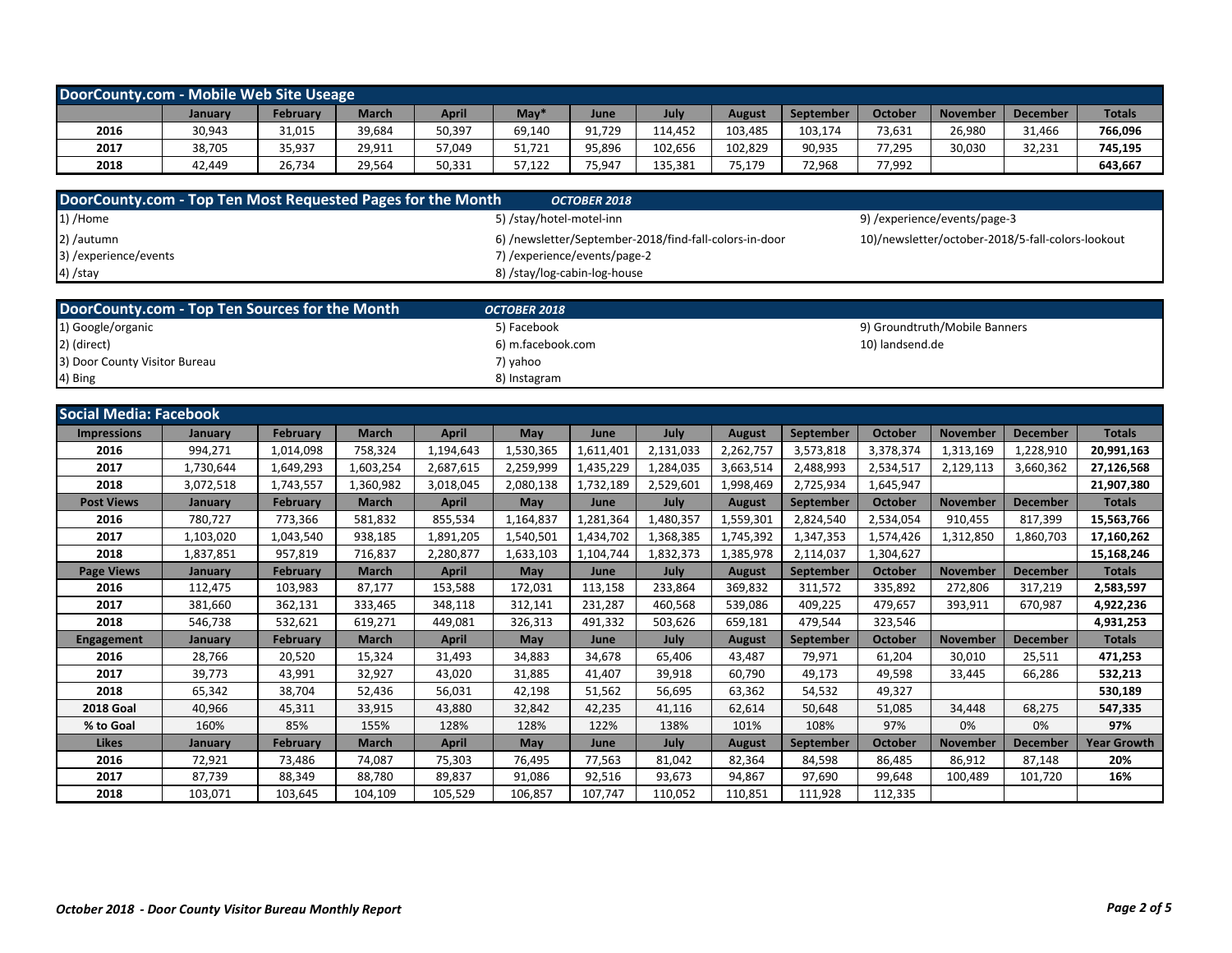| Social Media: Instagram |                |                 |              |              |        |        |        |               |                  |         |          |                 |                    |
|-------------------------|----------------|-----------------|--------------|--------------|--------|--------|--------|---------------|------------------|---------|----------|-----------------|--------------------|
| <b>Followers</b>        | January        | <b>February</b> | <b>March</b> | <b>April</b> | May    | June   | July   | <b>August</b> | <b>September</b> | October | November | <b>December</b> | <b>Year Growth</b> |
| 2017                    | 19,129         | 19,735          | 20,390       | 21,199       | 20,955 | 21,616 | 22,336 | 23,170        | 24,454           | 25,758  | 26,662   | 27,252          | 42%                |
| 2018                    | 28,530         | 29,300          | 29,800       | 30,900       | 31,738 | 32,601 | 34,018 | 35,115        | 36,713           | 38,434  |          |                 |                    |
| <b>Comment Likes</b>    | <b>January</b> | <b>February</b> | <b>March</b> | <b>April</b> | May    | June   | July   | <b>August</b> | <b>September</b> | October | November | <b>December</b> | <b>Total</b>       |
| 2017                    | 13,320         | 10,969          | 10,416       | 11,025       | 18,711 | 14,257 | 25,873 | 45,631        | 30,539           | 35,793  | 28,211   | 28,914          | 273,659            |
| 2018                    | 45,098         | 42,117          | 29,993       | 27,800       | 35,035 | 26,126 | 26,908 | 39,006        | 45,371           | 65,311  |          |                 | 382,765            |
| <b>2018 Goal</b>        | 13,720         | 11,298          | 10,728       | 11,356       | 19,272 | 14,685 | 26,649 | 47,000        | 31,455           | 36,867  | 29,057   | 29,781          | 281,868            |
| % to Goal               | 329%           | 373%            | 280%         | 245%         | 182%   | 178%   | 101%   | 83%           | 144%             | 177%    | 0%       | 0%              | 136%               |

|                    | Social Media: Twitter |                 |         |              |         |         |        |               |                  |         |                 |                 |                    |  |
|--------------------|-----------------------|-----------------|---------|--------------|---------|---------|--------|---------------|------------------|---------|-----------------|-----------------|--------------------|--|
| <b>Followers</b>   | <b>January</b>        | <b>February</b> | March   | <b>April</b> | May     | June    | July   | August        | <b>September</b> | October | <b>November</b> | <b>Decembe</b>  | <b>Year Growth</b> |  |
| 2016               | 4,411                 | 4.459           | 4,547   | 4,588        | 4,661   | 4,760   | 4,878  | 4,955         | 5,019            | 5,068   | 5,600           | 5,120           | 16%                |  |
| 2017               | 5,201                 | 5,264           | 5,368   | 5,439        | 5,531   | 5,674   | 5,731  | 5,858         | 5,947            | 6,034   | 6,067           | 6,062           | 15%                |  |
| 2018               | 6,114                 | 6,178           | 6,225   | 6,271        | 6,315   | 6,378   | 6,418  | 6,394         | 6,423            | 6,459   |                 |                 |                    |  |
| <b>Impressions</b> | January               | <b>February</b> | March   | <b>April</b> | May     | June    | July   | <b>August</b> | <b>September</b> | October | <b>November</b> | <b>December</b> | <b>Totals</b>      |  |
| 2016               | 108,000               | 90,700          | 121,000 | 62,800       | 105,000 | 141,000 | 94,300 | 80,700        | 76,900           | 77,600  | 161,619         | 288,285         | 1,407,904          |  |
| 2017               | 51,700                | 50,300          | 52,500  | 22,600       | 23,800  | 50,100  | 48,700 | 63,300        | 50,900           | 42,000  | 41,000          | 36,600          | 533,500            |  |
| 2018               | 40,100                | 36,800          | 20,300  | 22,100       | 13,900  | 33,000  | 28,300 | 20,300        | 32,200           | 30,100  |                 |                 | 277,100            |  |
| <b>2018 Goal</b>   | 53,251                | 51,809          | 54,075  | 23,278       | 24,514  | 51,603  | 50,161 | 65,199        | 53,427           | 43,100  | 43,100          | 37,698          | 551,215            |  |
| % to Goal          | 75%                   | 71%             | 38%     | 95%          | 57%     | 64%     | 56%    | 31%           | 60%              | 70%     | 0%              | 0%              | 50%                |  |

| <b>Pay-Per-Click Results</b> |         |          |              |              |        |       |       |        |           |         |                 |                 |               |
|------------------------------|---------|----------|--------------|--------------|--------|-------|-------|--------|-----------|---------|-----------------|-----------------|---------------|
|                              | January | February | <b>March</b> | <b>April</b> | May    | June  | July  | August | September | October | <b>November</b> | <b>December</b> | <b>Totals</b> |
| 2016                         | 2,577   | 5,584    | 7,131        | 8,905        | 14,312 | 5,161 | 1,365 | 8,939  | 9,289     | 1,357   | 831             | 477             | 65,928        |
| 2017                         | 3,316   | 4,711    | 4,356        | 7,920        | 9,886  | 7,837 | 6,338 | 5,409  | 8,916     | 4,210   | 2.745           | 2,697           | 68,341        |
| 2018                         | 2,988   | 2,652    | 3,614        | 4,174        | 5,418  | 5,418 | 5,696 | 5,311  | 4,553     | 3,723   |                 |                 | 43,547        |

| Door County E-Newsletter - Number of E-Mail Subscribers |         |                 |              |              |         |         |         |         |           |         |                 |                 |                    |
|---------------------------------------------------------|---------|-----------------|--------------|--------------|---------|---------|---------|---------|-----------|---------|-----------------|-----------------|--------------------|
|                                                         | January | <b>February</b> | <b>March</b> | <b>April</b> | May     | June    | July    | August  | September | October | <b>November</b> | <b>December</b> | <b>Year Growth</b> |
| 2017                                                    | 190,046 | 190,194         | 190,242      | 190,260      | 190.445 | 196,070 | 200,066 | 201,811 | 208,021   | 209,186 | 212,923         | 215.634         | 13%                |
| 2018                                                    | 217,799 | 217.426         | 219,282      | 219,506      | 223,269 | 225,545 | 226.277 | 229,000 | 226,614   | 229,332 |                 |                 |                    |

| Door County E-Newsletter - Open Rates |                |                                                           |              |        |        |        |        |               |           |         |                 |                 |         |
|---------------------------------------|----------------|-----------------------------------------------------------|--------------|--------|--------|--------|--------|---------------|-----------|---------|-----------------|-----------------|---------|
|                                       | <b>January</b> | <b>February</b>                                           | <b>March</b> | April  | May    | June   | July   | <b>August</b> | September | October | <b>November</b> | <b>December</b> | Average |
| 2016                                  | 23.32%         | 20.69%                                                    | 22.05%       | 29.88% | 30.54% | 29.73% | 31.08% | 26.95%        | 29.14%    | 26.27%  | 22.19%          | 21.70%          | 26.13%  |
| 2017                                  | 19.00%         | 18.40%                                                    | 20.00%       | 20.30% | 22.10% | 26.90% | 21.25% | 22.15%        | 23.93%    | 23.25%  | 20.78%          | 17.39%          | 21.29%  |
| 2018                                  | 20.73%         | 18.86%                                                    | 20.03%       | 24.67% | 21.24% | 23.08% | 25.26% | 24%           | 26.91%    | 20.71%  |                 |                 |         |
|                                       |                | *New deployment platform and template introduced for 2017 |              |        |        |        |        |               |           |         |                 |                 |         |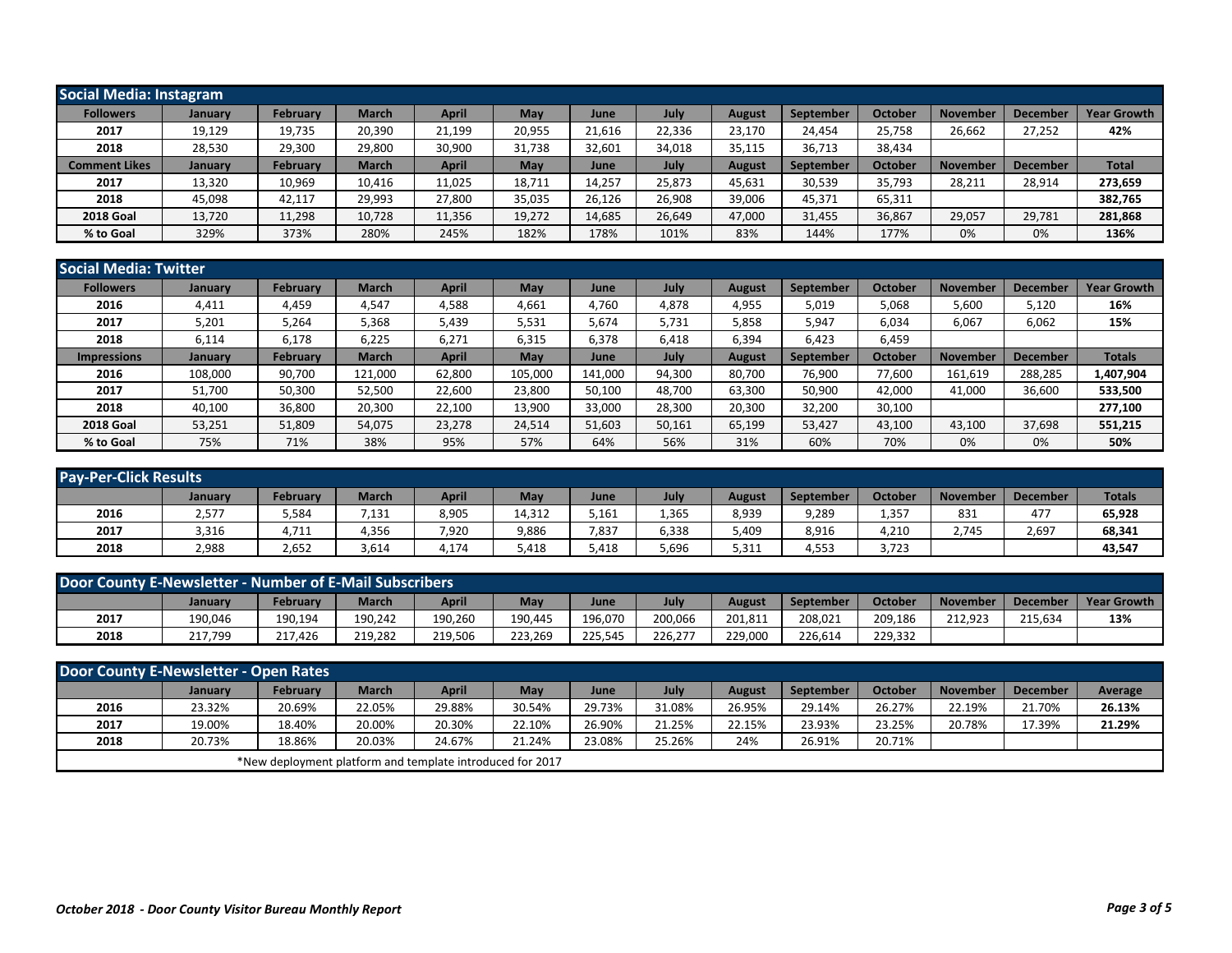| Door County E-Newsletter - Click Thru's |                |                                                           |              |              |       |       |       |               |                  |         |                 |                 |         |
|-----------------------------------------|----------------|-----------------------------------------------------------|--------------|--------------|-------|-------|-------|---------------|------------------|---------|-----------------|-----------------|---------|
|                                         | <b>January</b> | February                                                  | <b>March</b> | <b>April</b> | May   | June  | July  | <b>August</b> | <b>September</b> | October | <b>November</b> | <b>December</b> | Average |
| 2016                                    | 3.53%          | 1.82%                                                     | 3.22%        | 3.58%        | 4.18% | 3.37% | 3.90% | 2.71%         | 3.63%            | 3.11%   | .66%            | 1.72%           | 3.04%   |
| 2017                                    | 1.38%          | 44%،                                                      | 2.46%        | 2.54%        | 2.97% | 3.33% | 3.21% | 3.25%         | 3.95%            | 3.41%   | 79%.            | 4.40%           | 2.84%   |
| 2018                                    | 2.42%          | 45%.                                                      | 2.07%        | 4.67%        | 3.11% | 3.69% | 4.54% | 4.25%         | 5.03%            | 2.91%   |                 |                 |         |
|                                         |                | *New deployment platform and template introduced for 2017 |              |              |       |       |       |               |                  |         |                 |                 |         |

| <b>Advertising - Gross Impressions</b> |           |          |              |              |            |            |           |           |            |           |                 |                 |              |
|----------------------------------------|-----------|----------|--------------|--------------|------------|------------|-----------|-----------|------------|-----------|-----------------|-----------------|--------------|
|                                        | January   | February | <b>March</b> | <b>April</b> | May        | June       | July      | August    | September  | October   | <b>November</b> | <b>December</b> | <b>Total</b> |
| 2016                                   | 599,103   | 54,767   | 613,755      | 2,418,226    | ,905,652   | ,792,796   | .,157,356 | 5,096,104 | 4,521,300  | 3,376,859 | 745,927         | 599,977         | 35,881,822   |
| 2017                                   | 985,753   | 833,234  | 1,013,617    | 7,603,408    | 21,657,197 | 8,729,671  | 3,703,971 | 5,517,368 | 30,509,295 | 5,855,064 | 2,353,032       | 1.925.57        | 90,687,187   |
| 2018                                   | 1,544,151 | 845,954  | 309,135      | 11,518,385   | 10,069,500 | 10,964,047 | 6,575,311 | 3,395,955 | 51,220,912 | 9,360,457 |                 |                 | 105,803,807  |

| <b>Advertising - Media Placed 2018</b> |                |          |              |          |           |           |          |          |            |          |                 |                 |              |
|----------------------------------------|----------------|----------|--------------|----------|-----------|-----------|----------|----------|------------|----------|-----------------|-----------------|--------------|
|                                        | <b>January</b> | February | <b>March</b> | April    | May       | June      | July     | August   | September  | October  | <b>November</b> | <b>December</b> | <b>Total</b> |
| <b>Total Paid</b>                      | \$13,555       | \$9,886  | \$7.219      | \$80,254 | \$154.174 | \$113.035 | \$35,717 | \$34.774 | \$161.347  | \$27,835 |                 |                 | \$637,796    |
| <b>Co-Op Dollars</b>                   | \$2,075        | \$2,500  | \$1,950      | \$3,650  | \$5,056   | \$5,025   | \$6,637  | \$8.412  | 2.725<br>ت | \$2,775  |                 |                 | \$40,805     |

| <b>Online Video Views</b> (includes YouTube channels, Vimeo channel and live or embedded Facebook videos featuring DCVB video content such as Explore The Door, Our Door County, AskDoCo, aerial videos, TV ads, etc) |                |          |              |              |         |         |         |         |           |         |                 |                 |               |
|-----------------------------------------------------------------------------------------------------------------------------------------------------------------------------------------------------------------------|----------------|----------|--------------|--------------|---------|---------|---------|---------|-----------|---------|-----------------|-----------------|---------------|
|                                                                                                                                                                                                                       | <b>January</b> | Februarv | <b>March</b> | <b>April</b> | May     | June    | July    | August  | September | October | <b>November</b> | <b>December</b> | <b>Totals</b> |
| 2016                                                                                                                                                                                                                  | 27,083         | 22.279   | 41.152       | 44,323       | 159.171 | 103.794 | 93.713  | 200.640 | 59,224    | 104.412 | 46,546          | 36,831          | 939,168       |
| 2017                                                                                                                                                                                                                  | 108.900        | 58,593   | 230.569      | 93,567       | 310.189 | 108.740 | 156.202 | 273.789 | 131.248   | 67.796  | 30,235          | 118.576         | 1,688,404     |
| 2018                                                                                                                                                                                                                  | 209.008        | 64.757   | 115.746      | 149,384      | 163.922 | 179.972 | 213.921 | 232,556 | 154,293   | 74,836  |                 |                 | 1,558,395     |

| <b>Media Marketing Program - Impressions</b> |                |                 |              |            |            |            |            |               |            |                          |                 |                 |               |
|----------------------------------------------|----------------|-----------------|--------------|------------|------------|------------|------------|---------------|------------|--------------------------|-----------------|-----------------|---------------|
|                                              | <b>January</b> | <b>February</b> | <b>March</b> | April      | Mav        | June       | July       | <b>August</b> | September  | October                  | <b>November</b> | <b>December</b> | <b>Totals</b> |
| 2016                                         | 767,047        | 4,699,826       | 39,967,510   | 24.274.037 | 16.899.042 | 31.660.644 | 16,773,144 | 36.910.747    | 13,325,257 | 65,351,054               | 16,580,936      | 134.684.186     | 401,893,430   |
| 2017                                         | 1,622,190      | 23,245,548      | 46,255,024   | 59,347,949 | 63.113.257 | 471,473    | 9.467.495  | 12,243,846    | 9,599,786  | 43,134,997               | 25.556.173      | 20,199,694      | 314,257,432   |
| 2018                                         | 28,732,589     | 1,167,205       | 11.962.094   | 2.748.491  | 24,027,022 | 5.410.708  | 58,217,837 | 6,349,408     |            | 44.136.913   103.292.833 |                 |                 | 286,045,100   |
| <b>2018 Goal</b>                             | 17,721,602     | 15,698,403      | 31,791,266   | 27,335,006 | 22.590.866 | 24,368,782 | 30,670,553 | 30,799,275    | 18,825,760 | 86,966,427               | 15,205,237      | 36,454,027      | 358,427,204   |
| % to Goal                                    | 162%           | 7%              | 38%          | 10%        | 106%       | 22%        | 190%       | 21%           | 234%       | 119%                     | 0%              | 0%              | 80%           |

| <b>Media Marketing Program - Visiting Journalists</b> |                |                 |              |              |      |          |      |        |           |         |                 |                 |               |
|-------------------------------------------------------|----------------|-----------------|--------------|--------------|------|----------|------|--------|-----------|---------|-----------------|-----------------|---------------|
|                                                       | <b>January</b> | <b>February</b> | <b>March</b> | <b>April</b> | May  | June     | July | August | September | October | <b>November</b> | <b>December</b> | <b>Totals</b> |
| 2016                                                  |                | 12              |              |              | 12   | 16       |      | 13     |           | 14      |                 |                 | 72            |
| 2017                                                  | 11<br>ᆠᆂ       |                 |              |              |      | 16       |      | 15     |           | 12      |                 |                 | 72            |
| 2018                                                  |                |                 |              |              | 13   | 15<br>ر⊥ |      | 14     |           | 10      |                 |                 | 70            |
| <b>2018 Goal</b>                                      | 10             |                 |              |              | 10   | 24       |      | 10     |           | 12      |                 |                 | 70            |
| % to Goal                                             | 90%            |                 |              |              | 130% | 63%      | 225% | 140%   |           | 83%     |                 |                 | 100%          |

| Media Marketing Program - Ad Value Equivalency (AVE) |           |           |              |           |             |           |           |           |           |                |                 |                 |               |
|------------------------------------------------------|-----------|-----------|--------------|-----------|-------------|-----------|-----------|-----------|-----------|----------------|-----------------|-----------------|---------------|
|                                                      | January   | February  | <b>March</b> | April     | May         | June      | July      | August    | September | <b>October</b> | <b>November</b> | <b>December</b> | <b>Totals</b> |
| 2016                                                 | \$147,959 | \$94.919  | \$200,684    | \$186.717 | \$296.988   | \$87,288  | \$133,852 | \$242,453 | \$264.471 | \$136.292      | \$163.845       | \$282,954       | \$2,238,422   |
| 2017                                                 | \$84,480  | \$358,050 | \$249,878    | \$323,850 | \$1.422.511 | \$98,393  | \$42,510  | \$176,288 | \$62,018  | \$133,193      | \$125,645       | \$165,135       | \$3,241,951   |
| 2018                                                 | \$551,054 | \$22,137  | \$92,975     | \$230,303 | \$9,231     | \$134,446 | \$278,766 | \$452,932 | \$400,343 | \$652,367      |                 |                 | \$2,824,554   |